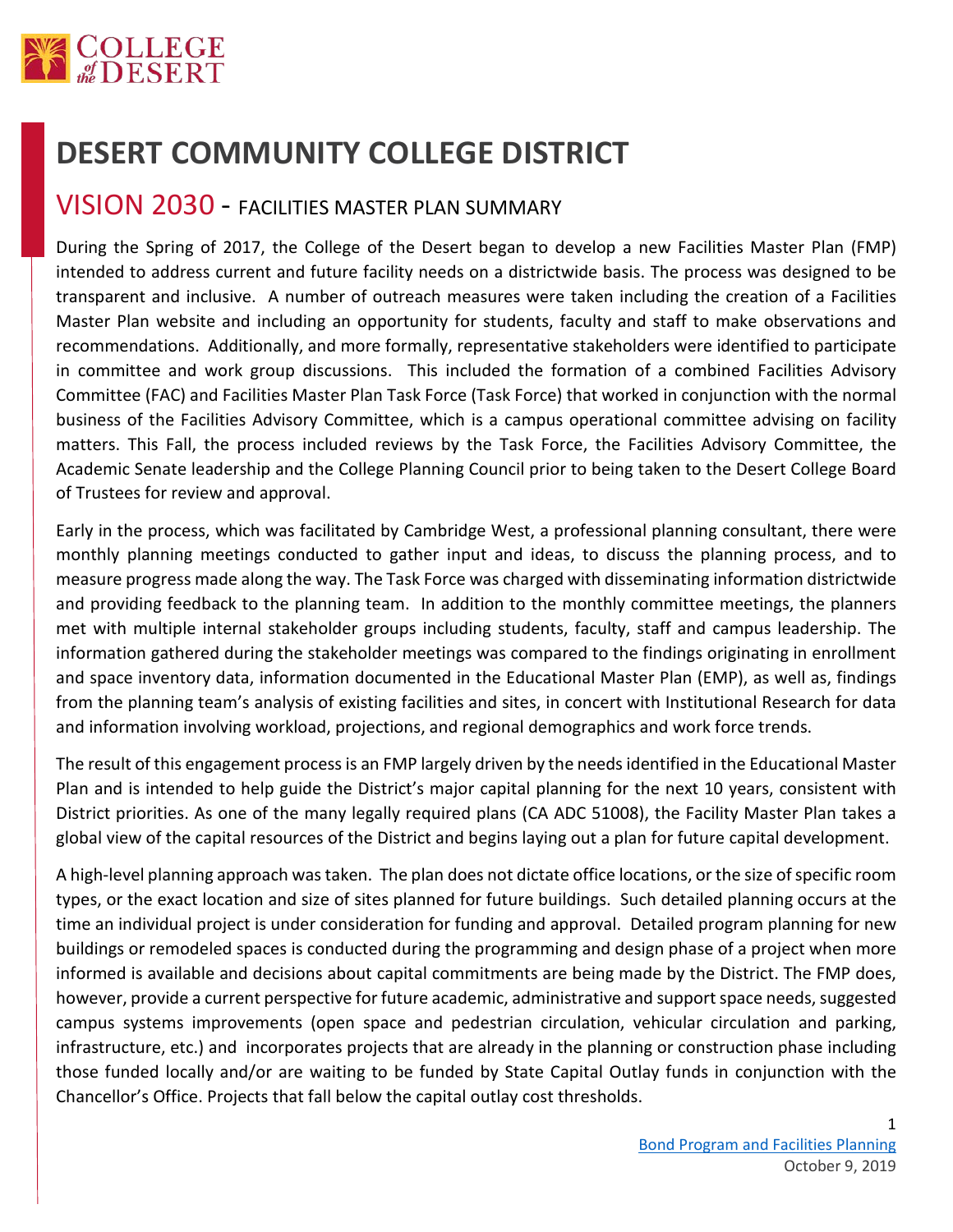

Minor renovations and alterations or minor capital improvement projects are not included in this document. They are, or will be, identified through program review and are often opportunistic based on available funding mechanisms or programs. Nevertheless, smaller projects are important to the success of students and are considered globally during conversations about capital and capital renewal needs in the context of supporting District strategic priorities and its long-range capital plan, including secondary effects all in support of the Educational Master Plan.

As a companion document to the EMP, the Facilities Master Plan anticipates the capital needs for the District through the year 2030 and memorializes and institutionalizes facilities related needs based on a snapshot in time. Major findings include:

- To serve the rapidly growing population of the East Valley, the Indio Center requires an Indio Expansion (in design) and additional adjacent or proximate acreage for other programs and parking on the southern edge of the existing campus to help alleviate parking deficits and to provide space for a new Child Development Center (early planning).
- Better utilize the Mecca-Thermal facilities in the East Valley by providing selective improvements to best support unique training opportunities, programs and activities.
- To fully plan and develop the Palm Springs Development Project to better serve the West Valley and provide a regional workforce innovation center that will educate and train students for 21<sup>st</sup> century jobs and careers in a collaborative, living, learning environment and will focus on signature programs synergistic to the location and boosted by local and regional partnerships that are evolving and expanding (e.g. not-for-profits, educational institutions, and local businesses/initiatives).
- An expectation that the Palm Desert Campus will continue to focus on reinforcing existing campus planning and the repurposing of its historic core; meeting the needs of students with a new Student Union with improvements, such as centralized food service operation, additional student organizations and student club space; providing new theatre and other teaching spaces for the Visual and Performing Arts; replacing and improving aging athletic facilities; and providing increased general classroom and teaching laboratory space, including renovations to two academic buildings specially to improve their useful life as academic and instructional facilities (Liberal Arts Building and the Science Building).
- Detailed planning and programming for the land acquired to support Roadrunner Motors automobile and advanced transportation programs in Cathedral City .

Like all of planning tools, this FMP is a living document which will undoubtably change over time. The District should utilize the FMP for historical guidance when new projects are discussed or as facility needs arise. The College should continue its inclusive planning process that links together strategic planning, the educational master plan, and other planning efforts to inform facilities planning and capital development. The Facilities Master Plan is a living document intended to be updated and used effectively as a tool by the District for long term physical and capital planning and development.

A complete version of Vision 2030: Facilities Master Plan will be posted on Bond Program and Facilities Planning webpages after review and approval by the Desert College Board of Trustees (to be considered during Fall 2019)